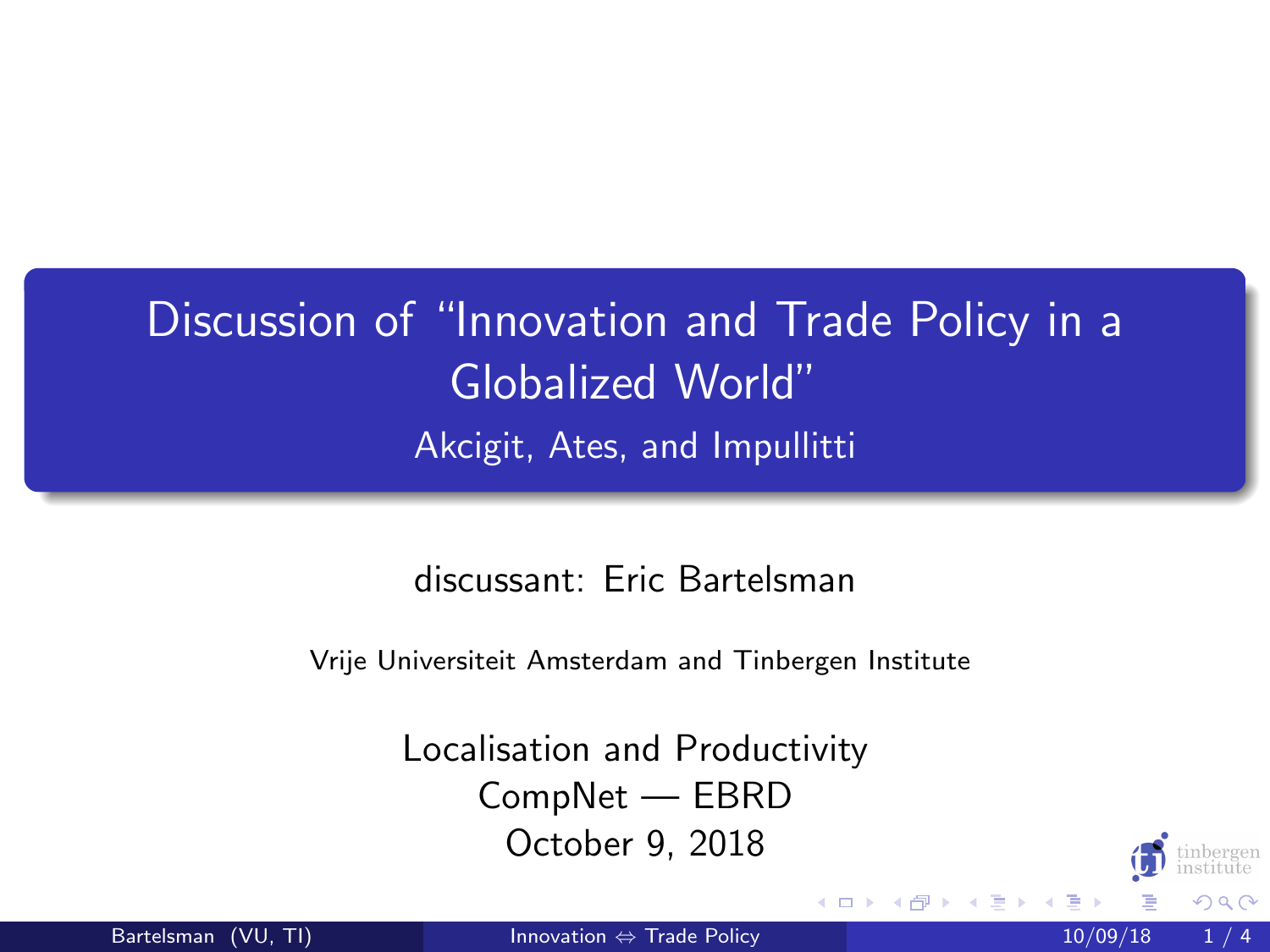## <span id="page-1-0"></span>My Takeaways

- Models of trade and innovation with firms' in strategic competition are very complex. This paper (AAI) is at the global frontier, many steps ahead.
	- In each product line: 1 or 2 firms: either domestic, foreign, or both, depending on relative efficiency and iceberg cost  $+$  tariff
	- Fringe of potential entrants and foreign firms provide competitive pressure
	- Spillovers: free jump for maximum laggard; better distribution of big jumps for laggards;
- As importance of intangibles in production increase, importance of trade (scale) increases as well. Openness and low trade costs increase potential returns to innovation.
- For shorter horizons (one or two election cycles), unilateral protectionism can be welfare enhancing owing to profits of firms near import-competition threshold.
- Clever out-of-sample features from calibrated model: shift in upper innovation peak following (bilateral) tariff r[ed](#page-0-0)[uc](#page-2-0)[tion](#page-0-0)[s](#page-1-0)  $\Omega$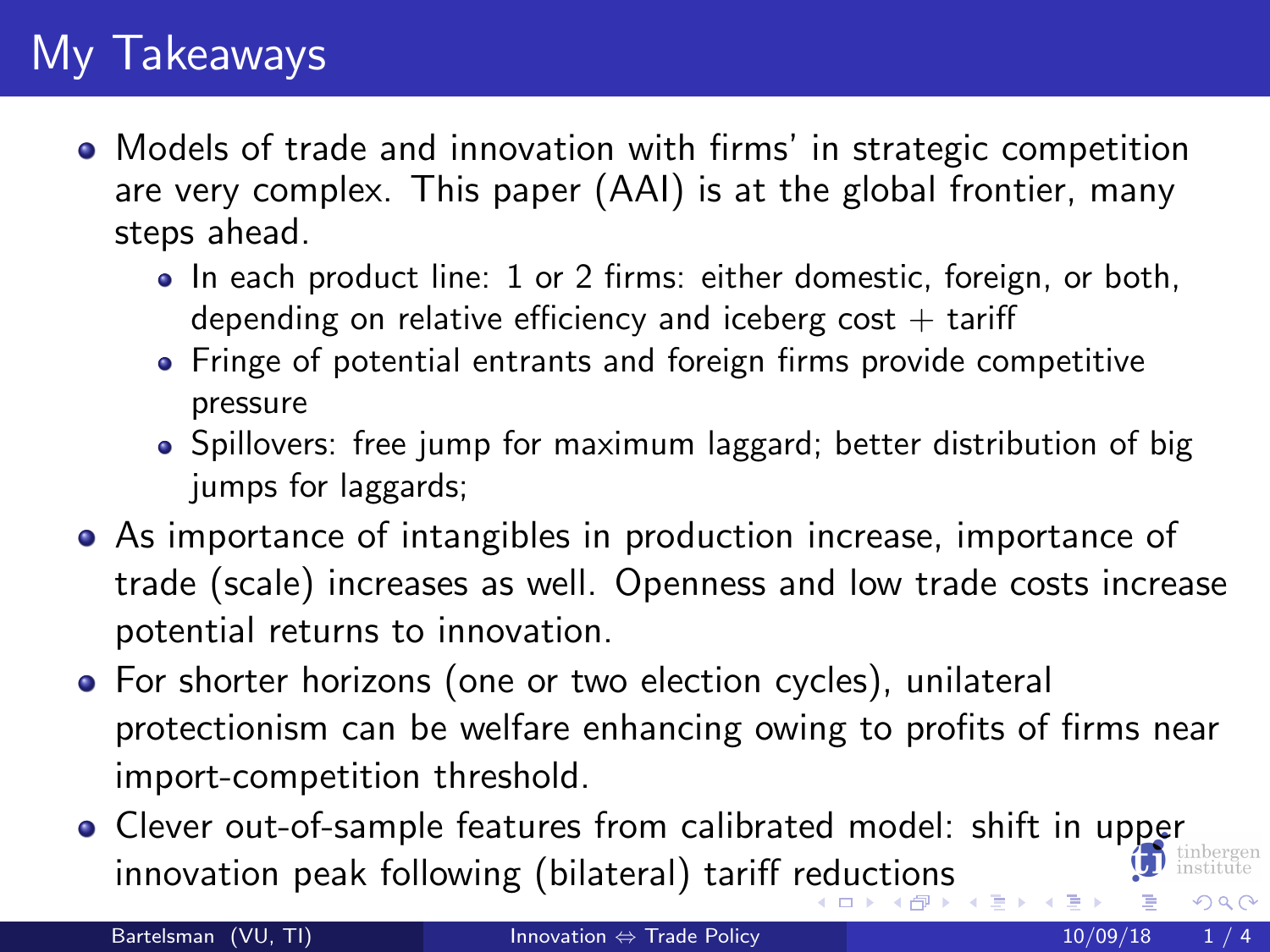- <span id="page-2-0"></span>Collection of data on productivity and trade, with detailed information of distributions across countries, industries, and time is crucial for policy analysis using analytical models such as AAI.
- Adding in information on patents, R&D, high skilled workers, could add significant value.
- Missing for many CompNet countries: information on entry/exit. For this, we need links with Business Register at Stats Agencies
- Think about moments that are available in CompNet but unused in AAI: transitions from/to exporting; final goods vs intermediates?; relative productivities at the 2 thresholds.
- Model/Data allow analyzing effects of exchange rate changes on import/export thresholds as well as on innovation incentives

 $\Omega$ 

4 D F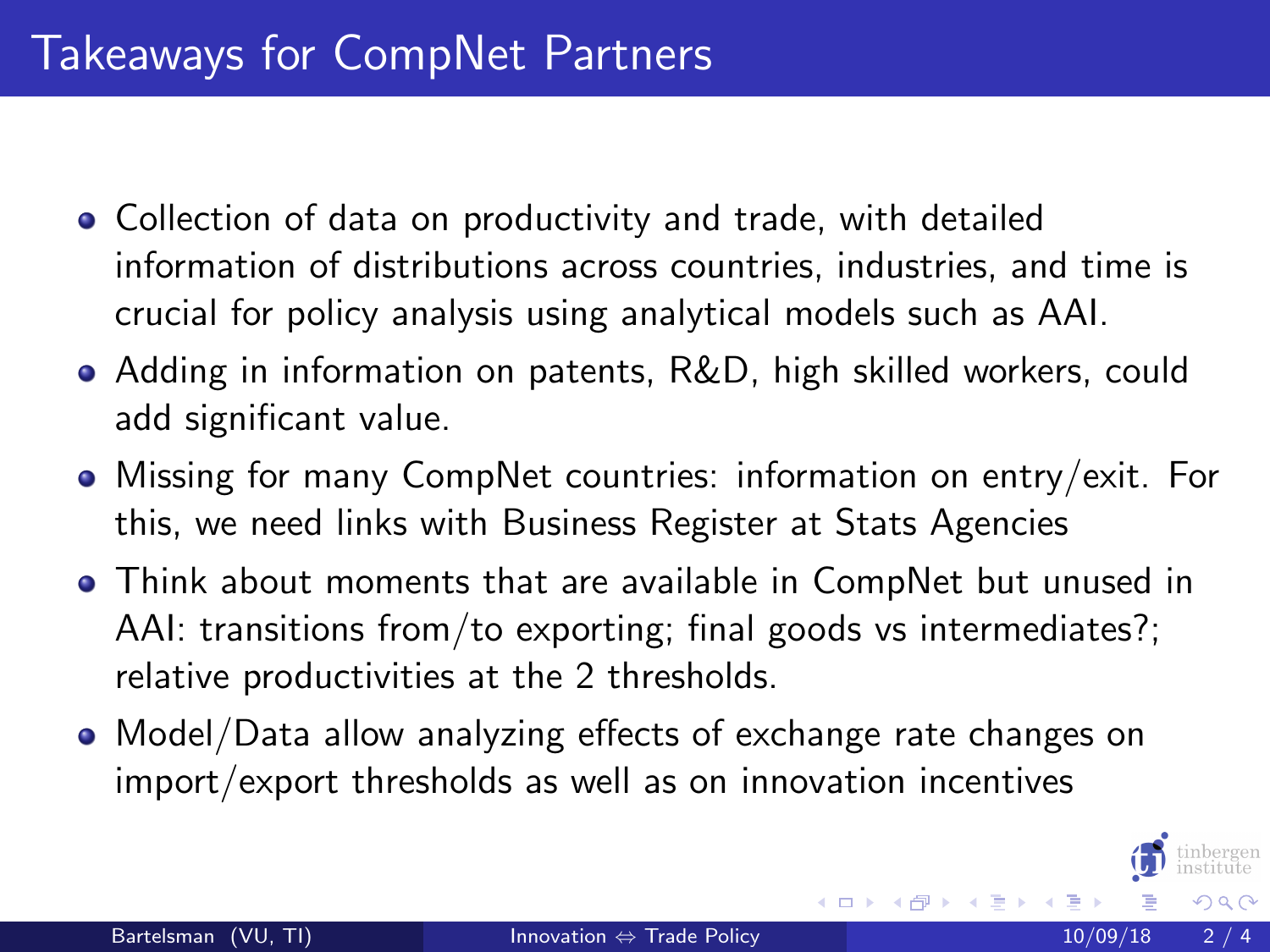## Build a laboratory of trade and innovation models

- A comprehensive literature review
- A classification of broad model features
- **•** Detailed codification of mechanisms
- Plug-and-play model building, with variation in funcational forms and assumptions
- Simulation of policy under differing model variants
- Think about model links to other policy areas: labor (migration), competition, finance, land-use, environment

4 D F